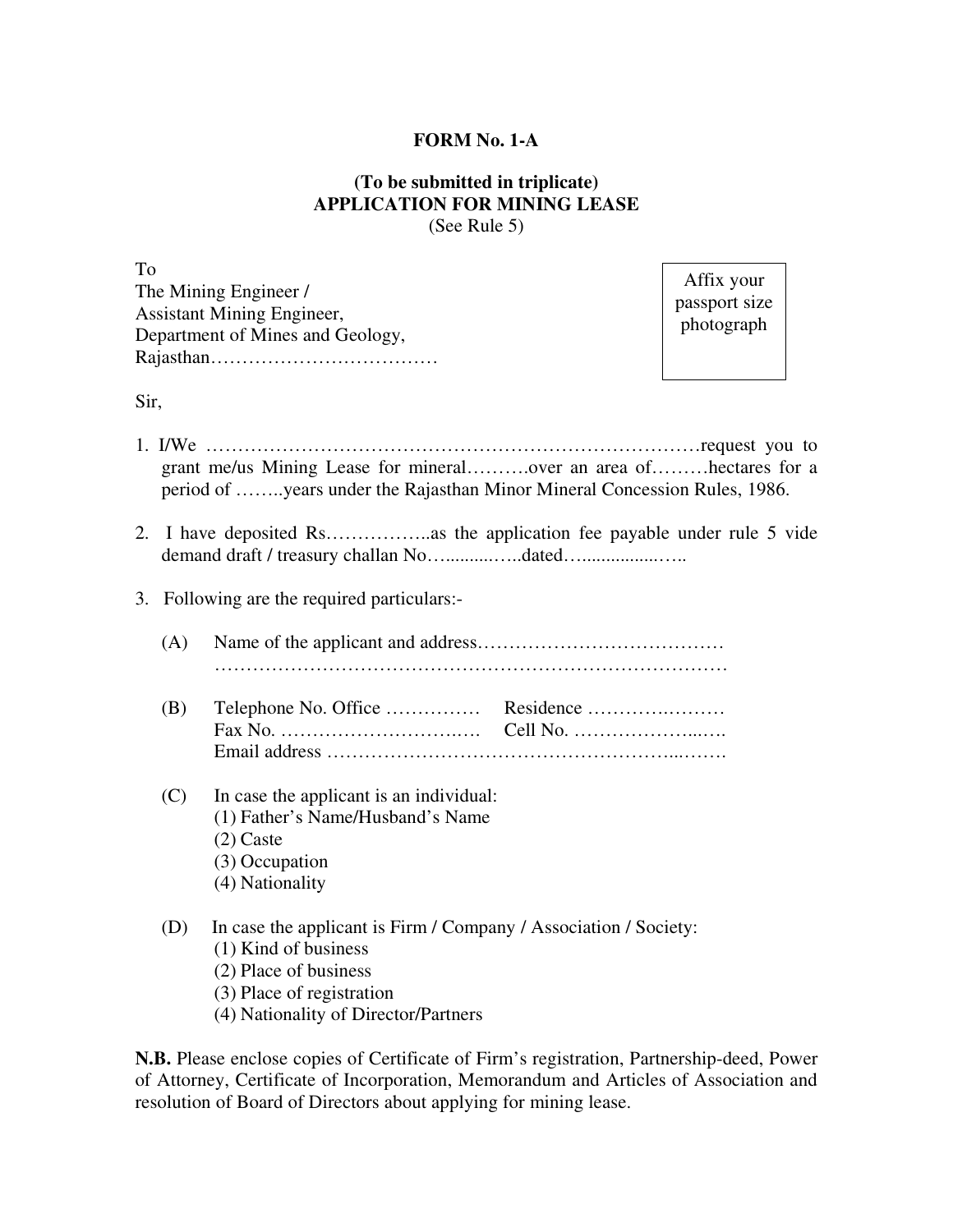## 4. Details of areas held by the applicant in Rajasthan

| S.  | Name         | M.L. |                                   | Mineral for Extent of area | Period of lease |    | Location          |
|-----|--------------|------|-----------------------------------|----------------------------|-----------------|----|-------------------|
| No. | of<br>Office | No.  | which lease   held (in<br>is held | hectares)                  | From            | To | of leased<br>area |
|     |              |      |                                   |                            |                 |    |                   |
|     |              |      |                                   |                            |                 |    |                   |
|     |              |      |                                   |                            |                 |    |                   |

5. Total area already acquired for the mineral applied for (in hectares)..............….

6. Details of applications already submitted / applied simultaneously:-

- 1. …………………………………………………………………… 2. …………………………………………………………………… 3. ……………………………………………………………………
- 7. Are you intending to set up a mineral based industry in the area and consuming this mineral as raw material. (If so, give particulars of the same.)

……………………………………………….……..…

8. Category to which the applicant belongs (as specified in rules) (Please attach necessary certificates)

…………..……………………………………..…….

9. (a) Please enclose plan and description report of the applied area with reference to the nearest permanent feature and showing length and bearing of all the lines along with latitude and longitude of reference point.

......……………………………………….……....….

 (b) Please enclose a copy of khasra map covering the applied area and a copy of Revenue jamabandi to indicate the status of applied area i.e. to indicate whether the applied area is Khatedari Land / Government Land / Forest Land / Abadi Land / Charagah / Catchment area of any Dam / Tank etc.

………………………………………………….…….

10. Number and date of no dues certificate in respect of payment of mining dues (Copy attached). …………………………………………………..………

(If on the date of application the applicant does not hold a prospecting licence / mining lease / contract etc., an affidavit to this effect shall be enclosed)

- 11. Please indicate the distance of the following from the applied area:
	- (a) Any important tank or dam falling within 1.00Km. radius of applied area.

……………………………………….……………………….